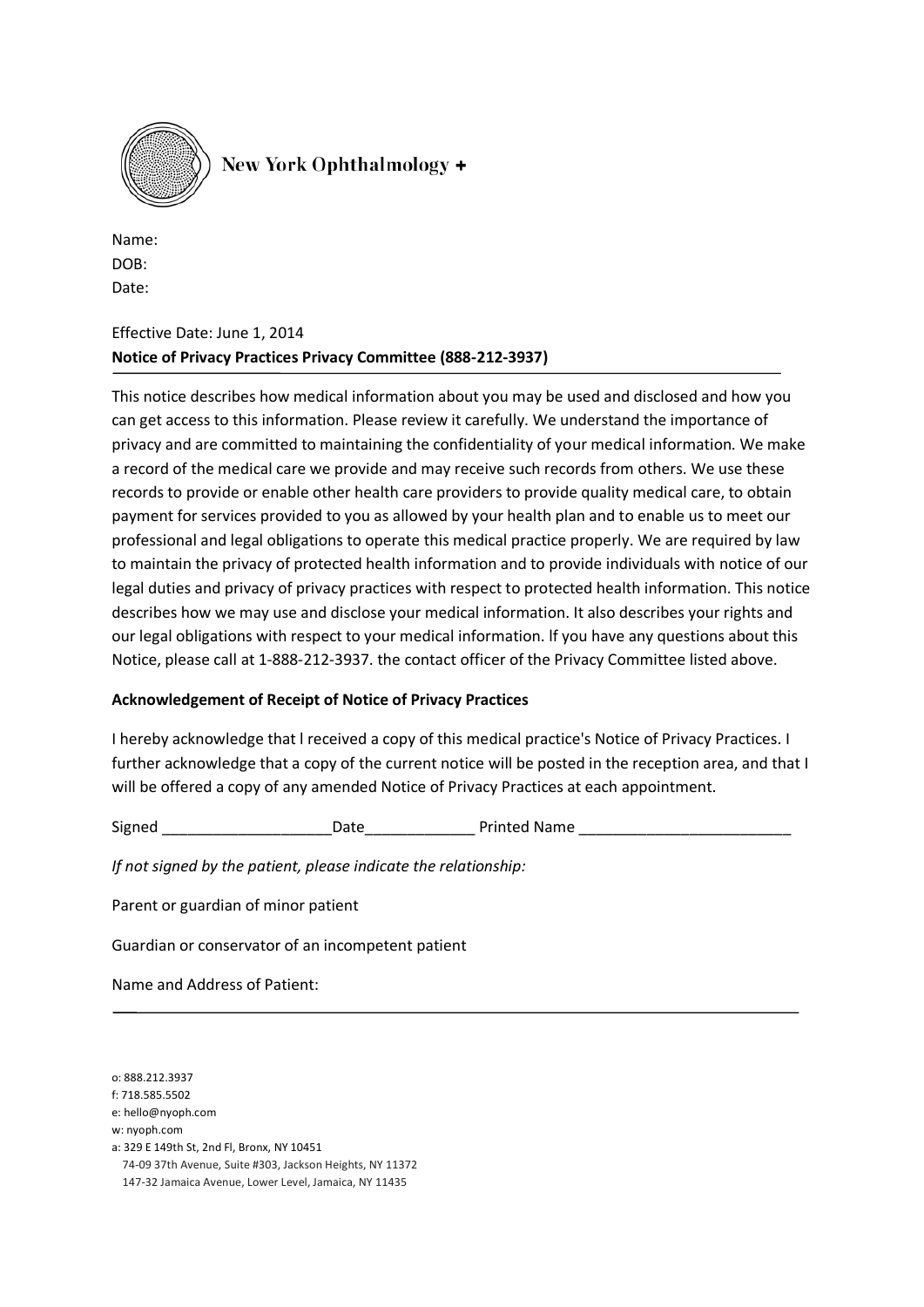

NAME: DOB: Date:

# **Insurance Billing**

Information which the insurance company may request concerning my present illness or injury.

I hereby assign to the doctor whose name appears above all the money to which I am entitled for medical and/or surgical expense relative to the service reported above. I understand that I am financially responsible to said doctor(s) for charges not covered by this assignment.

SIGNATURE\_\_\_\_\_\_\_\_\_\_\_\_\_\_\_\_\_\_ PATIENT\_\_\_\_\_\_\_\_\_\_\_\_\_\_\_\_\_\_\_ DATE\_\_\_\_\_\_\_\_\_\_\_\_\_\_

**NO INSURANCE:** Payment is due at the time of service; however, we do allow financial arrangements. Non-paid accounts are referred to a collection agency ninety (90) days after the first charge.

**INSURANCE:** Co-payments, deductibles, or non-covered charges are due at the time of service. Non-paid accounts are referred to a collection agency one hundred and twenty (120) days after the first charge. We may bill your insurance for you; however, this does not release your responsibility for payment on any charges not paid by your insurance.

o: 888.212.3937 f: 718.585.5502 e: hello@nyoph.com w: nyoph.com a: 329 E 149th St, 2nd Fl, Bronx, NY 10451 74-09 37th Avenue, Suite #303, Jackson Heights, NY 11372 147-32 Jamaica Avenue, Lower Level, Jamaica, NY 11435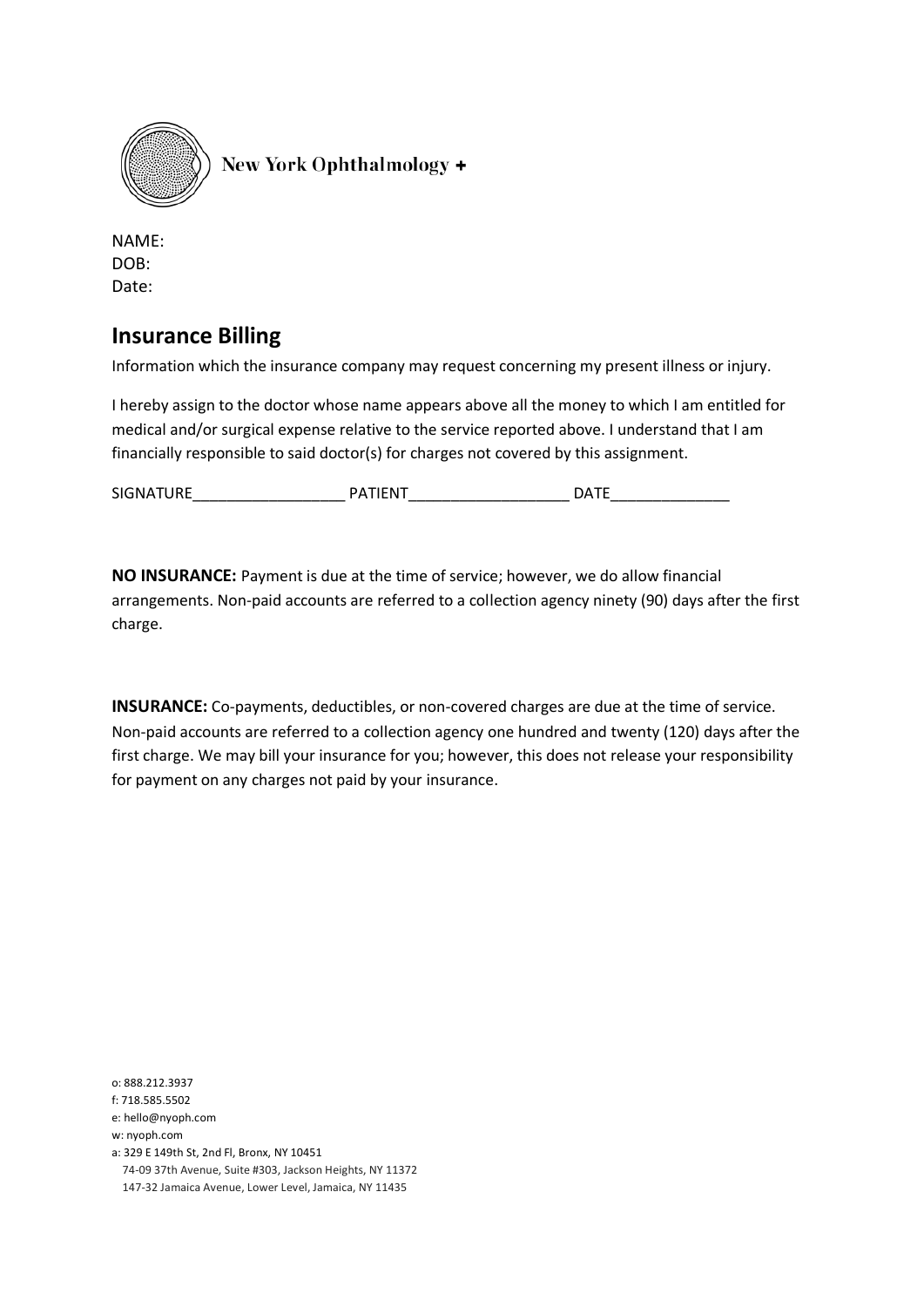

Name: DOB: Chart: Date:

### **Consent for E-mail Communication**

**Email:** 2008. 2009. 2009. 2009. 2009. 2009. 2009. 2009. 2009. 2009. 2009. 2009. 2009. 2009. 2009. 2009. 2009. 2009. 2009. 2009. 2009. 2009. 2009. 2009. 2009. 2009. 2009. 2009. 2009. 2009. 2009. 2009. 2009. 2009. 2009. 200

I hereby consent to E-mail communication between New York Ophthalmology and myself, for the explicit purpose of receiving login instructions and information for the online patient portal.

The online patient portal is a secure website through which New York Ophthalmology can communicate with patients who have created accounts. CMS (Center for Medicare & Medicaid Services) has mandated that healthcare professionals providing services to Medicare and Medicaid patients must provide patients with the ability to view online patient health information.

I also consent to informational emails and non-patient specific reminders. E-mail will never be used for communications regarding patient identifiable medical or financial issues. I understand that in an urgent or emergent situation should call my provider or go to the Emergency Room and not rely on E-mail or the patient portal. New York Ophthalmology, will not sell or distribute E-mails to third parties for commercial or marketing purposes.

Consent Decline

Signature\_\_\_\_\_\_\_\_\_\_\_\_\_\_\_\_\_\_\_\_\_\_\_\_\_\_\_\_\_\_\_ Date\_\_\_\_\_\_\_\_\_\_\_\_\_\_\_\_\_\_\_\_\_\_\_\_\_\_\_\_\_\_\_\_\_\_\_

o: 888.212.3937

f: 718.585.5502

e: hello@nyoph.com

w: nyoph.com

a: 329 E 149th St, 2nd Fl, Bronx, NY 10451

74-09 37th Avenue, Suite #303, Jackson Heights, NY 11372

147-32 Jamaica Avenue, Lower Level, Jamaica, NY 11435